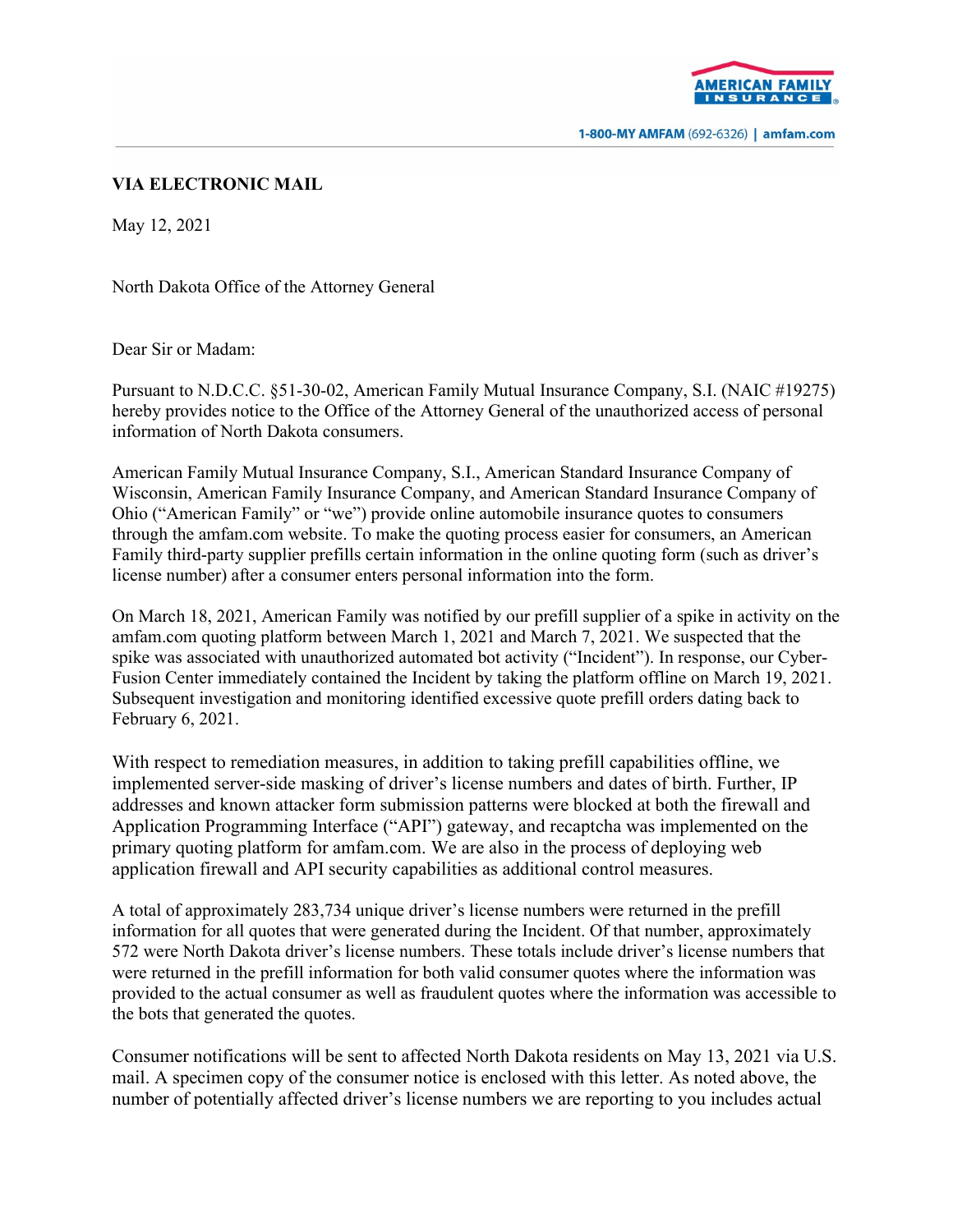

1-800-MY AMFAM (692-6326) | amfam.com

consumers who legitimately requested quotes during the Incident. Given our historical quote volume on the amfam.com platform, we know that a percentage of the quote requests submitted during the Incident were legitimate. However, due to the complexity in verifying the validity of each quote request submitted during the Incident and our desire to ensure that everyone who could potentially have been affected by the Incident is notified, we have decided to notify all individuals whose driver's license numbers were returned in the quote prefill information during the Incident.

In addition to the remedial steps we have taken, we are offering consumers receiving the notification letter one year of credit monitoring and resolution services through CyberScout.

If you need further information about this incident, please contact Judy Zelhofer, Assistant General Counsel, at 608.242.4100 extension 36731 or jzelhofe@amfam.com.

Sincerely,

 $x + x$ 

Lauren Powell Corporate Legal Vice President

Enc.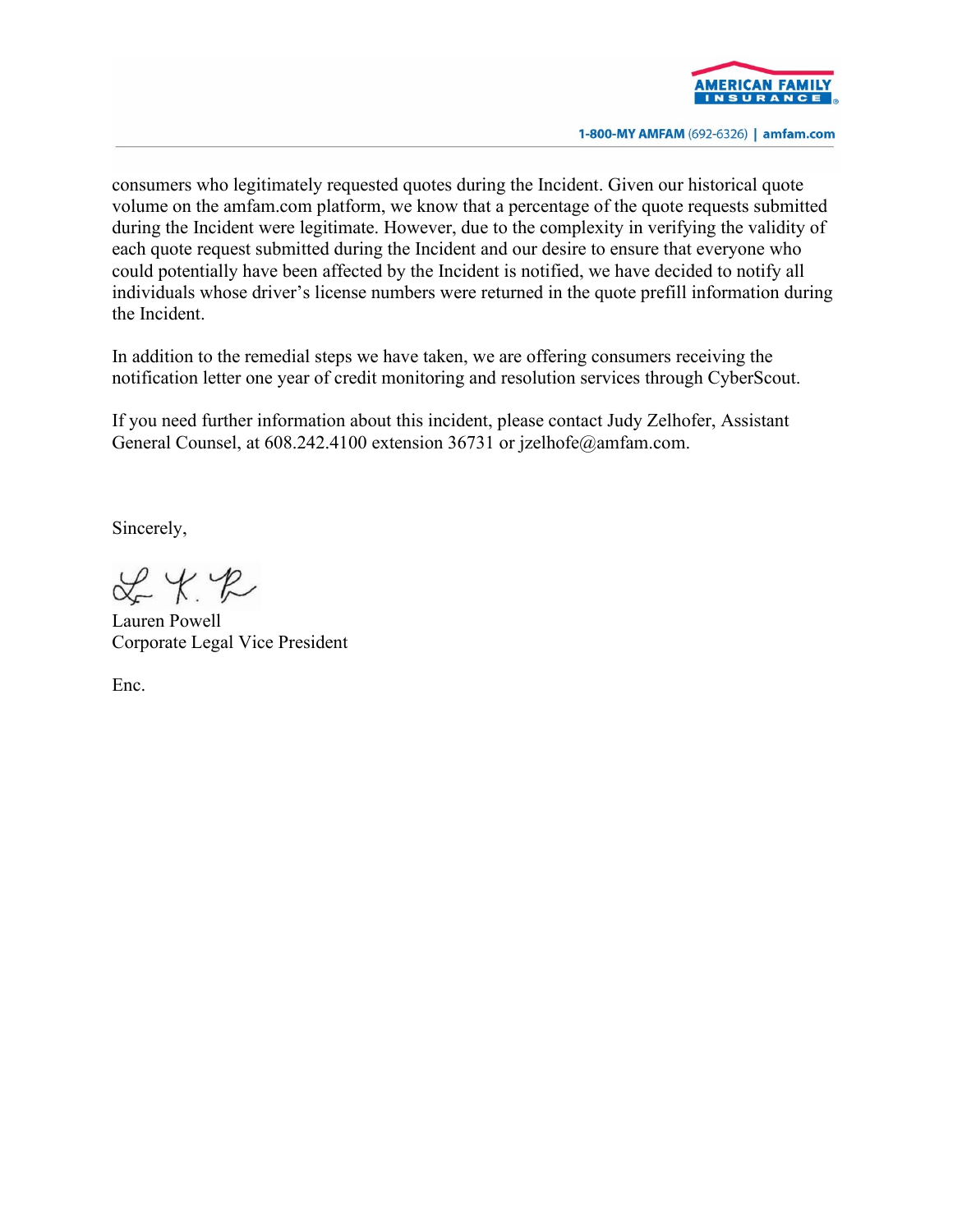<Return Name> <Return Address> <City> <State> <Zip>



<FirstName> <LastName> <Address1> <Address2> <City><State><Zip>

May 13, 2021

## **NOTICE OF DATA BREACH**

We are writing to inform you of a recent data security incident involving an online auto insurance quoting platform of American Family Mutual Insurance Company, S.I. (American Family). You may have been affected by an unauthorized attempt to obtain your personal data through this quoting platform.

This letter will provide you with information about the incident and a no-cost service that American Family is making available to you to help monitor potential misuse of your personal data.

#### **What Happened**

We believe unauthorized parties may have used an automated bot process to obtain your driver's license number by entering personal information (such as your name and address) they acquired from unknown sources into the American Family quoting platform.

We are notifying you because you may have been affected by this incident. If you did not request an insurance quote using the American Family quoting platform between February 6, 2021 and March 19, 2021, the unauthorized parties may have requested a quote in your name and may have obtained your driver's license number. If, however, you did request a quote from the American Family quoting platform between February 6, 2021 and March 19, 2021, you are not impacted by this incident.

#### **What Information Was Involved**

To the extent you were affected by this incident, unauthorized parties may have obtained your driver's license number.

We have reason to believe this data may be used to fraudulently apply for unemployment benefits in your name. Please carefully review any written communications you receive from your state's unemployment agency, especially if you have not applied for unemployment benefits. If you suspect that your data has been used to fraudulently apply for unemployment benefits, you should contact the relevant state unemployment agency immediately.

#### **What We Are Doing**

We identified the unauthorized activity and immediately took action to address it. We blocked the activity and worked to notify potentially affected consumers. We take our responsibility to safeguard personal information seriously and we have enhanced our security controls to help prevent this type of incident from reoccurring.

To help protect you, we are offering you **Single Bureau Credit Monitoring\*** services free of charge. These services from Cyberscout, an independent outside firm, will provide you with alerts for twelve months from the date of enrollment whenever changes occur to your Experian credit file. The alert is sent to you the same day that the change or update takes place with the credit bureau. To enroll in these services, please log on to <https://secure.identityforce.com/benefit/amfam> and follow the online instructions. When prompted, please provide the following unique code to receive services:

<CODE HERE>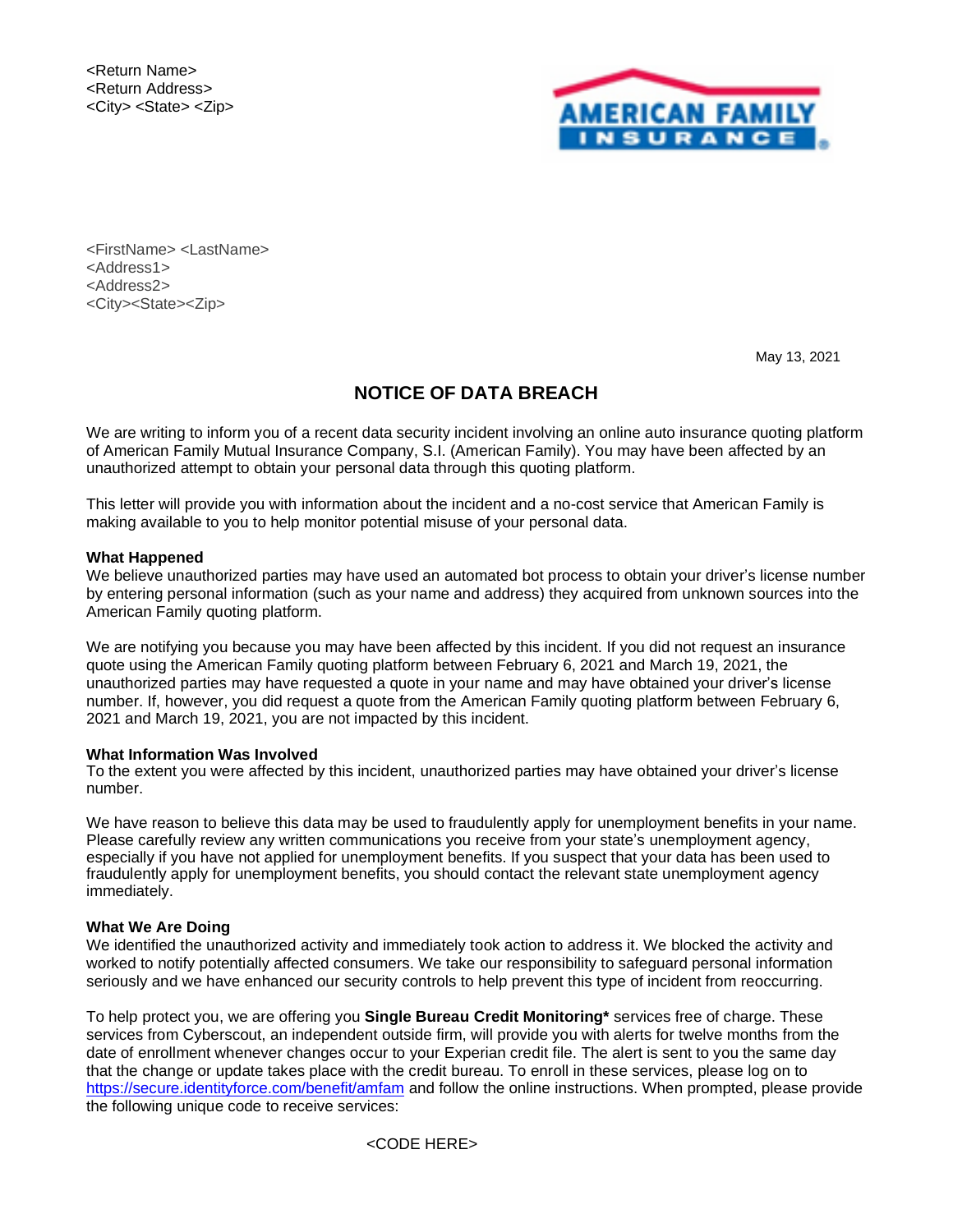*Important – You must register your account and activate your monitoring services within 90 days from the date of this letter, otherwise your ability to access the services will expire.*

There was no delay in providing you this notification as a result of a law enforcement investigation.

#### **What You Can Do**

If you wish to monitor your own credit report for unauthorized activity, you may obtain a copy of your credit report, free of charge, once every 12 months from each of the three nationwide credit reporting agencies: Equifax, Experian and TransUnion. To order your annual free credit report please visit [www.annualcreditreport.com](http://www.annualcreditreport.com/) or call toll free at (877) 322-8228.

Additional information on identify theft protection is also provided in the enclosed pages entitled "Information About Identity Theft Protection."

#### **For More Information**

We take the security and privacy of your information very seriously and apologize for any inconvenience this incident may have caused. If you have any questions or concerns regarding this matter, please contact Cyberscout at 1-855-535-1805, from 9:00 am to 9:00 pm Eastern time Monday through Friday.

Sincerely,

**Chris Szafranski** Privacy Director American Family Mutual Insurance Company, S.I.

\* Services require an internet connection and email account and may not be available to minors under the age of 18 years of age. Please note that when signing up for monitoring services, you may be asked to verify personal information for your own protection to confirm your identity.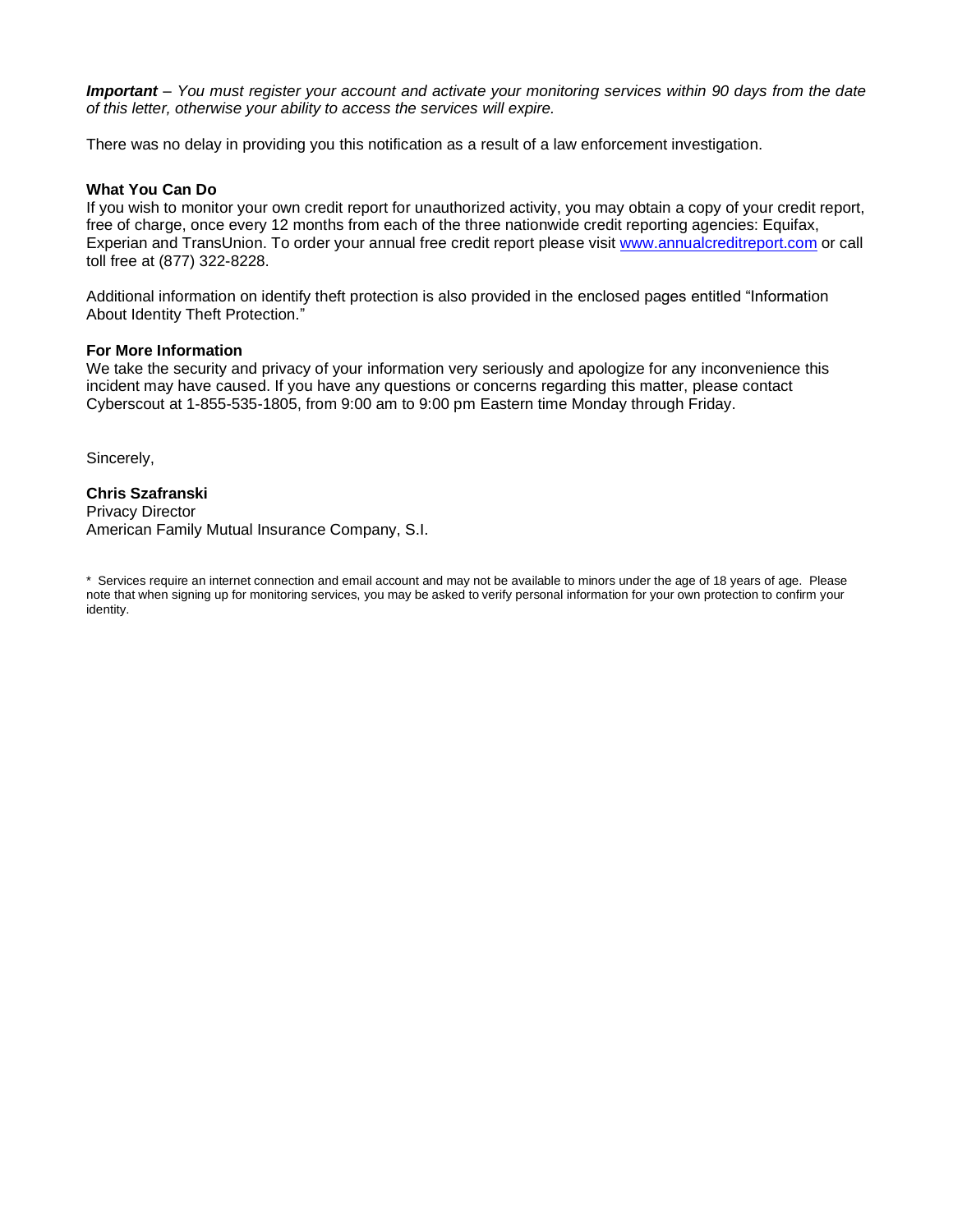# **Information about Identity Theft Protection**

## **Review Accounts and Credit Reports:**

It is recommended that you remain vigilant for incidents of fraud and identity theft by reviewing account statements and monitoring your credit report for unauthorized activity. You may obtain a copy of your credit report, free of charge, once every 12 months from each of the three nationwide credit reporting agencies. To order your annual free credit report please visit **[www.annualcreditreport.com](http://www.annualcreditreport.com/)** or call toll free at **1-877-322-8228**. You can also order your annual free credit report by mailing a completed Annual Credit Report Request Form (available from the U.S. Federal Trade Commission's ("FTC") website at [www.consumer.ftc.gov\)](http://www.consumer.ftc.gov/) to:

> Annual Credit Report Request Service P.O. Box 105281 Atlanta, GA 30348-5281.

Carefully review your account statements and credit reports, and promptly report any suspicious activity or suspected identity theft to the proper law enforcement authorities, including local law enforcement, your state's attorney general, and/or the Federal Trade Commission ("FTC"). You may contact the FTC or your state's regulatory authority to obtain additional information about avoiding and protection against identity theft: Federal Trade Commission, Consumer Response Center 600 Pennsylvania Avenue, NW, Washington, DC 20580, 1-877-IDTHEFT (438- 4338), [www.ftc.gov/idtheft.](http://www.ftc.gov/idtheft)

You may also obtain information about preventing and avoiding identity theft from the Attorney General.

**For residents of Maryland**: Maryland Office of the Attorney General, Consumer Protection Division, 200 St. Paul Place, Baltimore, MD 21202, 1-888-743-0023, [www.oag.state.md.us.](http://www.oag.state.md.us/)

**For residents of North Carolina**: North Carolina Attorney General's Office, Consumer Protection Division, 9001 Mail Service Center, Raleigh, NC 27699-9001, 1-877-5-NO-SCAM, [www.ncdoj.gov.](http://www.ncdoj.gov/)

**For residents of Rhode Island**: Rhode Island Office of the Attorney General, Consumer Protection Unit, 150 South Main Street, Providence, RI 02903, 401-274-4400, [http://www.riag.ri.gov.](http://www.riag.ri.gov/)

**For residents of District of Columbia**: District of Columbia Office of the Attorney General, 400 6th Street, NW, Washington, DC 20001, 202-727-3400, <https://oag.dc.gov/>.

**For residents New York**: New York Department of State Division of Consumer Protection: [http:/dos.ny.gov/consumer-protection](https://dos.ny.gov/consumer-protection) and NYS Attorney General at: [http://www.ag.ny.gov/home.html.](http://www.ag.ny.gov/home.html)

**For other states:** Information on how to contact your state attorney general may be found at [www.naag.org/naag/attorneys-general/whos-my-ag.php.](http://www.naag.org/naag/attorneys-general/whos-my-ag.php)

**If you are a resident of Massachusetts or Rhode Island**, note that pursuant to those states' laws, you have a right to obtain a police report relating to this incident, and if you are the victim of identity theft, you also have the right to file a police report and obtain a copy of it.

**Additional Information for New Mexico Residents:** Here is a summary of your major rights under the FCRA:

- You have the right to be told if information in your file has been used against you;
- You have the right to receive a copy of your credit report and the right to ask for a credit score;
- You have the right to dispute incomplete or inaccurate information;
- You have the right to dispute inaccurate, incomplete, or unverifiable information;
- You have the right to have outdated negative information removed from your credit file;
- You have the right to limit access to your credit file;
- You have the right to limit "prescreened" offers of credit and insurance you get based on information in your credit report;
- You have the right to seek damages from violators; and
- You have the right to place a "security freeze" on your credit report.